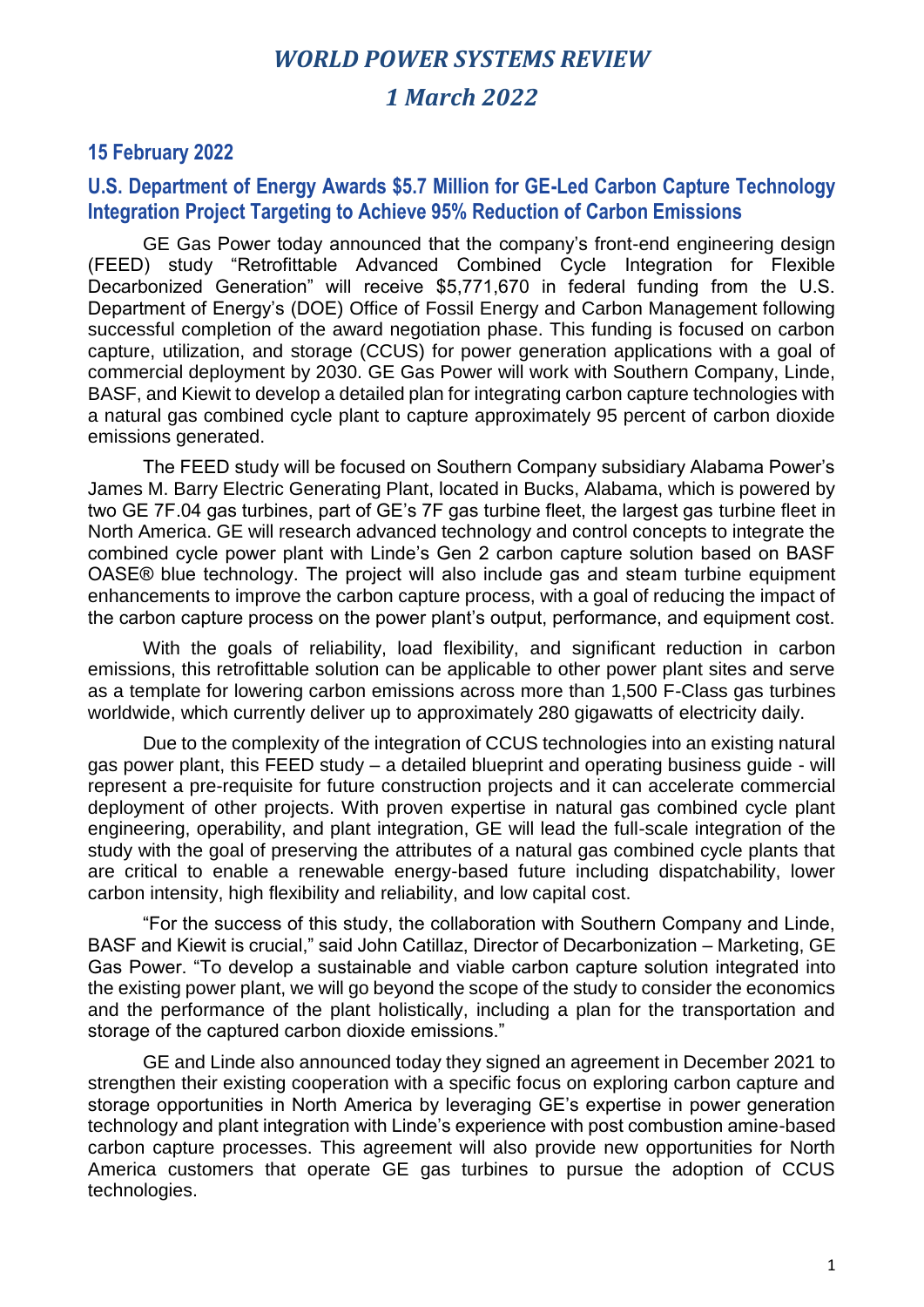## *1 March 2022*

BASF will provide OASE® blue technology. "OASE Blue was developed specifically for large-scale post-combustion capture (PCC) technology," said Todd Spengeman, Business Director – Standard Amines & OASE® Gas Treating Excellence. "With low energy consumption and exceptionally flexible operating range is paramount technology for use in flue gas carbon capture from sources such as fossil power generation plants or steam turbines".Kiewit will provide engineering procurement construction capabilities.

> *GE http://www.ge.com*

### **16 February 2022**

### **Australia's largest coal-fired power station, Eraring, to close in 2025, seven years early**

The owner of Australia's largest coal-fired power plant, the Eraring station on the shore of Lake Macquarie in New South Wales, has signalled it will close in 2025, seven years earlier than previously planned.

Origin Energy has given the Australian Energy Market Operator (Aemo) notice that will allow it to shut the 2,880MW black coal generator from August 2025. The company said its decision reflected "the rapidly changing conditions in the national electricity market, which are increasingly not well suited to traditional baseload power stations". It is the latest in a series of early coal plant closure announcements prompted by the rapid rise of cheaper renewable energy, which reached more than 30% of grid generation last year and is forecast to hit at least 69% by 2030.

AGL last week announced it would bring forward the closure of the Bayswater generator in NSW from 2035 to no later than 2033, and its brown coal-fired Loy Yang A plant in Victoria from 2048 to 2045. EnergyAustralia's Yallourn power plant, also in the Latrobe Valley, will shut in 2028 rather than 2032.

Origin's chief executive, Frank Calabria, said the energy market was now "very different" from when Eraring began fully operating in 1984. The plant provides about a fifth of NSW's electricity generation. "The reality is the economics of coal-fired power stations are being put under increasing, unsustainable pressure by cleaner and lower cost generation, including solar, wind and batteries," he said in a statement.

Matt Kean, the NSW treasurer and energy minister, said he was disappointed by Origin's decision and acknowledged the closure would cause problems for the grid if not replaced. He promised the state would build what he described as the "biggest battery in the southern hemisphere" in response.

Called the "Waratah super battery", it would have a 700MW/1400MW hour capacity, and would be initially funded through a new Transmission Acceleration Facility promised to "fast-track the delivery of critical transmission infrastructure". He said the state's electricity infrastructure roadmap, supporting a number of new renewable energy zones, would receive an additional \$84m funding and another \$47.5m would be spent on pumped hydro storage. "I'm absolutely confident that [the battery'] will be done in time in 2025 to put downward pressure on electricity prices and … ensure that we can give the lights on," Kean said.The federal energy and emissions reduction minister, Angus Taylor, said Origin's announcement was "bitterly disappointing for all energy users" who "rely on affordable, reliable energy to proper", the plant's 400 workers and the Lake Macquarie community. He said the "early and sudden closure" would leave a "considerable gap in reliable generation" and could cause a spike in electricity prices.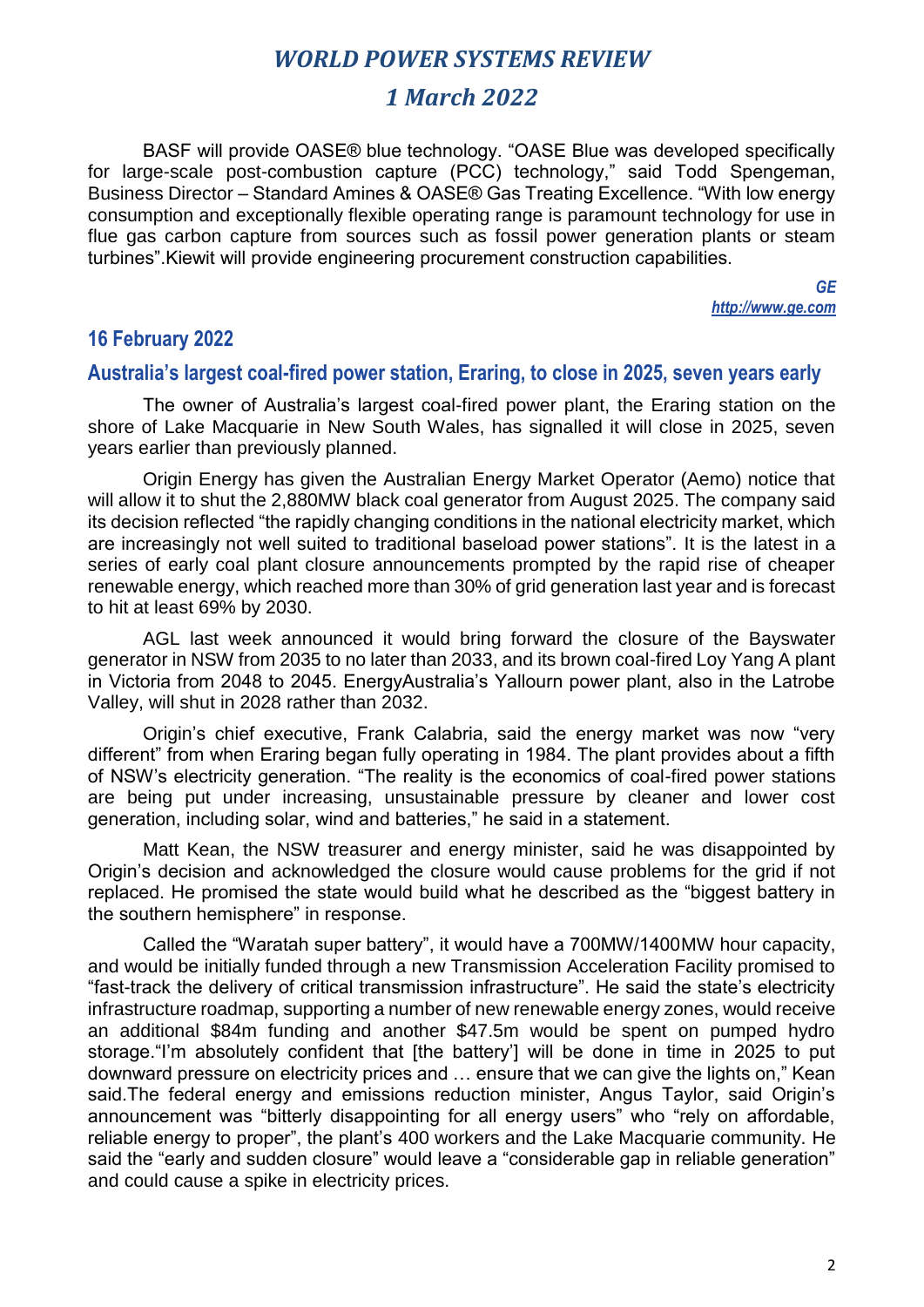## *1 March 2022*

Aemo's chief executive, Daniel Westerman, said planned additional capacity, including new transmission and the battery announced by the NSW government, meant the state would have access to enough electricity generation to meet its energy security target when Eraring closed. "This announcement also reaffirms the need for timely development of transmission projects," he said. But Bruce Mountain, a director of the Victoria Energy Policy Centre, said the early exit of Eraring was "a real call to arms for the NSW government", and estimated the state would need 4400MW of new wind or 6200MW of solar capacity to replace it. That would mean accelerating the rollout of rooftop solar, household battery storage, large-scale renewables and transmission links into Newcastle, Sydney and Wollongong, he said.

Calabria said Origin had consulted extensively with the NSW government before the announcement, and believed "mechanisms are now in place" to guide future investment in supply to "more than compensate" for Eraring's closure. It would participate in NSW's renewable electricity roadmap process – promised to support 12GW of clean energy and 2GW of storage – as it looked to install a battery with a capacity of up to 700MW at the site, he said.

The NSW government argues there is significant interest in building the renewable energy generation and support capacity needed. Earlier this week, Kean said investors had expressed in building more than \$100bn of capacity in a new renewable energy zone in the state's Hunter Valley region.

Aemo last year released a draft integrated system plan – an "optimal development path" for the grid – that suggested the country's coal-fired power plants were likely to shut at almost triple the pace that was then expected. It expected a ninefold increase in largescale wind and solar capacity and a trebling of the "firm" energy capacity that can be dispatched whenever required. The Greens Leader, Adam Bandt, said the Eraring announcement showed "why Australia urgently needs a credible climate and energy plan".

Calabria said Origin had reserved \$240m for the restoration and rehabilitation of the Eraring site, based on an expected closure date of 2032. That would continue to be reviewed, with the timing in part dependent on investment in a potential battery and an ash dam at the site.

> *The Guardian http://www.theguardian.com*

### **16 February 2022**

### **Refurbishment of third Darlington reactor starts**

The Darlington units are being refurbished in a CAD12.8 billion (USD10.1 billion) project that will enable the station to operate for an additional 30 years. The work involves disassembling the defuelled and isolated reactors, removing the components of the 480 fuel channels including feeder tubes, end fittings, pressure tubes and calandria tubes.

It also includes detailed inspections of the inside of the calandria and the holes through which fuel channels are fed and secured. These are carried out before reassembling the reactors. Project execution began, after extensive planning, in October 2016. The first refurbished unit, unit 2, was returned to service in June 2020 and, following a short delay related to the COVID-19 pandemic, work on unit 3 began in September 2020.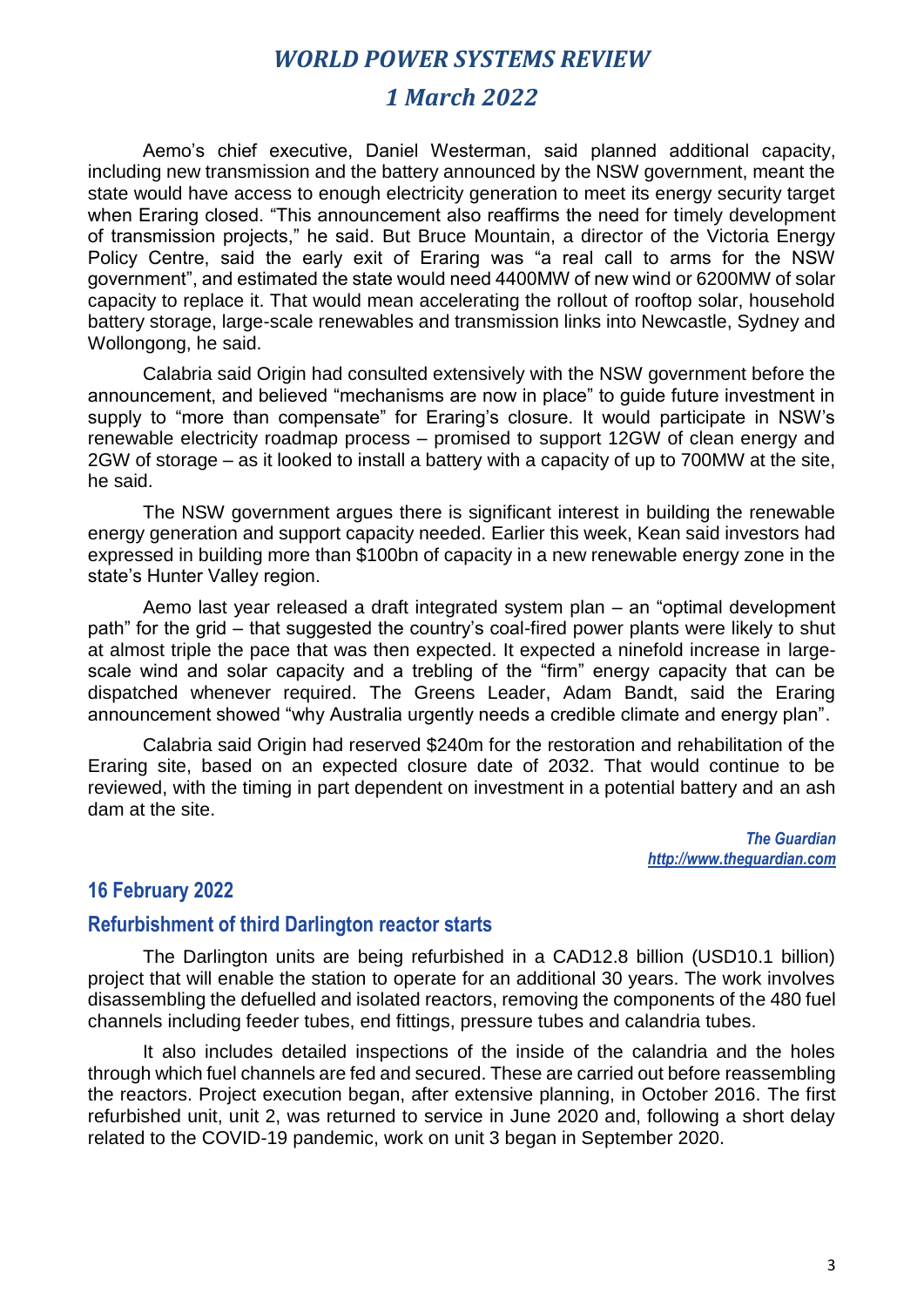## *1 March 2022*

The disassembly phase of the refurbishment of unit 3 was completed in late October last year and it is now in the reassembly phase. The refurbishment of unit 3 is due to be completed early in 2024.

With the start of work on unit 1, for the first time on the project, two units are being refurbished simultaneously. Work on unit 1 is scheduled for completion in the second quarter of 2025. Work on unit 4, the final unit to be refurbished, is scheduled to begin in the third quarter of 2023. OPG said the overall project remains on track for completion by the end of 2026.

"Refurbishing Darlington Nuclear Generating Station is key to OPG's Climate Change Plan," said Ken Hartwick, OPG President and CEO. "This safe clean energy workhorse generates over 20% of Ontario's electricity without greenhouse gas or carbon emissions each year. Thanks to this mid-life overhaul, Darlington will continue to cleanly power Ontario's homes, hospitals and businesses for decades to come."

According to an independent report by the Conference Board of Canada, the Darlington refurbishment project is expected to generate a total of CAD89.9 billion in economic benefits for Ontario, create 14,200 jobs per year, and increase the province's GDP by an average of CAD1.40 for every dollar spent.

> *World Nuclear News http://www.world-nuclear-news.org*

### **17 February 2022**

### **Work begins on world's second largest PV system on a stadium roof**

German football club SC Freiburg has announced that a 2.4MW rooftop solar array is currently under construction on the roof of its Europa-Park stadium. Swiss solar manufacturer Meyer Burger Technology has provided its heterojunction panels for the project, which is the world's second largest PV system built on a stadium roof to date.

The project was selected in a tender for commercial PV projects recently held by the German federal network agency and will be developed by Badenova Wärmeplus, SC Freiburg's energy and environmental partner. Around 6,000 high-performance solar modules from Meyer Burger will be installed on a 15,000m2 roof area. Badenova Wärmeplus is investing around €2.3 million in the system, which it will operate over a 20-year period.

"In order to meet the high sustainability standards of the city of Freiburg and the sports club, as well as our own standards, we consciously rely on high-performance modules that are manufactured in Germany," said Badenova board member Heinz-Werner Hölscher.

> *pv-magazine http://www.pv-magazine.com*

### **17 February 2022**

### **Comienza la obra del Salto de Chira, primer gran sistema de almacenamiento energético en Canarias**

La central hidroeléctrica de bombeo (CHB) reversible de Salto de Chira comienza su construcción en Gran Canaria. Se trata del primer gran proyecto de almacenamiento energético masivo en Canarias para la operación del sistema eléctrico, aportando una mayor seguridad de suministro e incrementando la integración de energías renovables.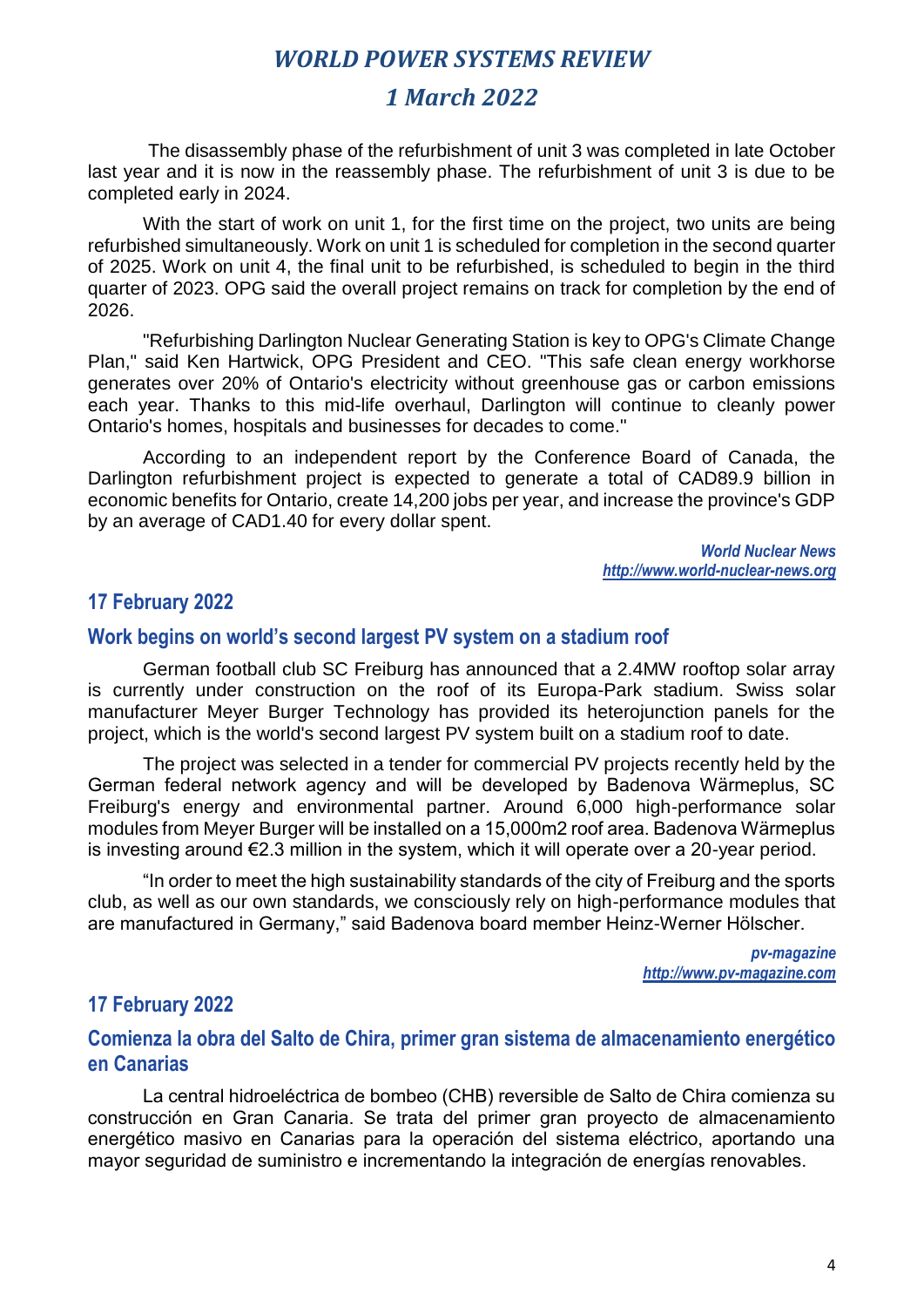## *1 March 2022*

El Gobierno de Canarias, el Ministerio para la Transición Ecológica y el Reto Demográfico, el Cabildo de Gran Canaria, Red Eléctrica de España y los ayuntamientos de Mogán y de San Bartolomé de Tirajana, han participado hoy en un acto conmemorativo del arranque de las obras que durarán 70 meses. Así, con este hito culmina la tramitación administrativa iniciada en octubre de 2016.

El acto se ha celebrado en la sede de la Institución Ferial de Canarias y ha reunido a la vicepresidenta tercera del Gobierno y ministra para la Transición Ecológica y el Reto Demográfico, Teresa Ribera, al presidente de Canarias, Ángel Victor Torres, al presidente del Cabildo de Gran Canaria, Antonio Morales, a la presidenta de Red Eléctrica de España (REE), Beatriz Corredor, a las alcaldesas y alcaldes de Gran Canaria, a parlamentarios nacionales y autonómicos, así como a una amplia representación empresarial y social, de la universidad, de asociaciones civiles y comunidades de regantes y de la industria de Gran Canaria y de Canarias.

La vicepresidenta tercera del Gobierno y ministra de Transición Ecológica y Reto Demográfico, Teresa Ribera, ha destacado que "el proyecto Salto de Chira es un gran ejemplo del camino que debemos recorrer para seguir impulsando un modelo de energías limpias, baratas y eficientes. El almacenamiento va a ser una de las piezas clave de la transición energética, tanto por su contribución a la electrificación como por su capacidad para dotar a las energías renovables de gestionabilidad, algo especialmente importante en sistemas no interconectados como son las Islas. Es en ese punto donde el Salto Chira va a representar un gran avance, mejorando la garantía de suministro, la seguridad del sistema eléctrico y la penetración renovable. Con proyectos como este, y la apuesta decidida por las renovables, la descarbonización y la reducción de la dependencia energética, conseguiremos unas islas 100% sostenibles en los próximos años".

Para el presidente de Canarias, Ángel Victor Torres, "este feliz día será recordado como un punto de inflexión para el futuro de Gran Canaria y de Canarias en su conjunto. Porque esta central supone un avance para la consecución de muchos de los objetivos fundamentales de la Agenda Canarias de Desarrollo Sostenible 2030. Hoy, Salto de Chira da el paso decisivo para ser una realidad tras un proceso que no ha estado exento de complejidades, por su envergadura y por su carácter innovador. Pero todo esfuerzo merece la pena si es para materializar las aspiraciones de la Agenda, de la Declaración de Emergencia Climática y de la futura Ley de Cambio Climático y Transición Energética, que contempla la descarbonización de las Islas en el año 2040. Ese es el camino que empieza a recorrer Salto de Chira, una instalación esencial para lograr la soberanía energética de Canarias y para aminorar los efectos del cambio climático".

Por su parte, el presidente del Cabildo de Gran Canaria, Antonio Morales, ha destacado que "hoy celebramos no solo el comienzo de una gran obra, sino el inicio de un nuevo tiempo largamente esperado: la garantía de que un modelo de ecoísla es posible y de que podremos legar a las próximas generaciones una tierra que estamos obligados a proteger. Salto de Chira es una herramienta imprescindible para hacer posible un modelo de progreso ecosocial que garantice nuestra supervivencia".

En su intervención, la presidenta de REE, Beatriz Corredor, ha resaltado que "Red Eléctrica pondrá en servicio Salto de Chira en cumplimiento del mandato legal que en 2013 otorgó al operador del sistema la responsabilidad de estas instalaciones de bombeo en los sistemas no peninsulares" y ha puesto de manifiesto que la central será "un instrumento al servicio de la sociedad grancanaria y una herramienta de almacenamiento de todos y para todos".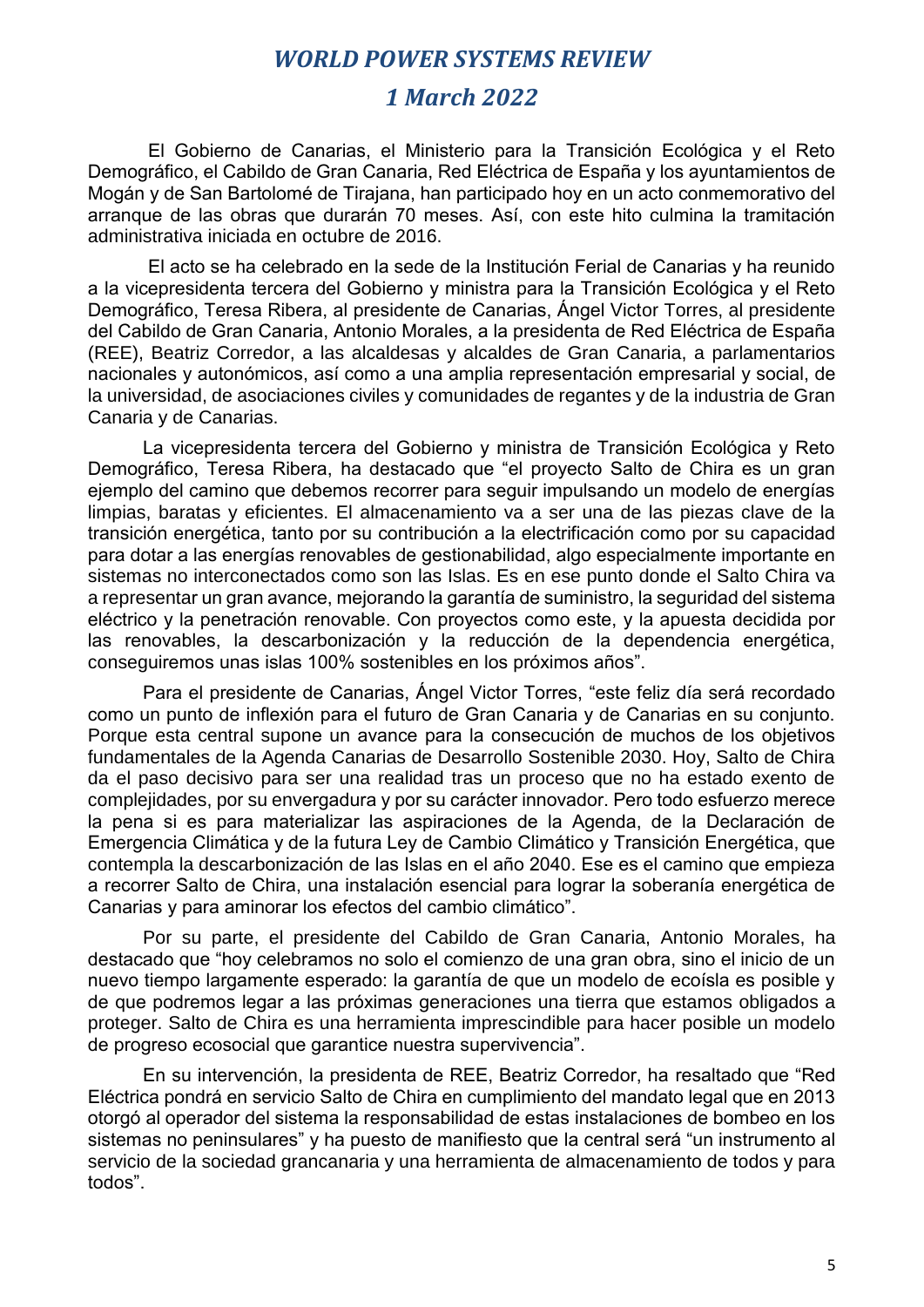## *1 March 2022*

En el acto conmemorativo han participado también las alcaldesas de Mogán, Onalia Bueno, y la de San Bartolomé, Concepción Narváez, municipios ambos que acogerán las futuras instalaciones. Bueno ha subrayado que el proyecto "mejorará la calidad de vida de los vecinos y vecinas del Barranco de Arguineguín porque impulsará la diversificación económica, mejorando a su vez las comunicaciones y las oportunidades de inserción laboral". Por su parte, Narváez, ha destacado que "cambiar el modelo energético actual es algo urgente que no podemos aplazar a otras generaciones. Uno de nuestros grandes desafíos debe ser generar los instrumentos para el almacenamiento de las energías limpias que hoy generamos".

La central de Salto de Chira, declarada de interés general por el Gobierno de Canarias, aprovecha la existencia de dos grandes embalses (las presas de Chira y de Soria) situados en el interior de la isla para construir entre ambos la central hidroeléctrica de bombeo de 200 MW (equivalente aproximadamente al 36% de la punta de demanda de Gran Canaria) y 3,5GWh de almacenamiento. Además, incluye una estación desalinizadora de agua de mar y las obras marinas asociadas, así como las instalaciones necesarias para su conexión a la red de transporte.

El agua será un elemento esencial para el funcionamiento de la nueva infraestructura, pero también es un recurso escaso en el archipiélago. Por eso, el Salto de Chira garantizará el caudal necesario en los embalses para el funcionamiento de la central a través de la planta desaladora de agua que se instalará en Arguineguín, para cumplir con su objetivo de almacenar energía.

> *REE http://www.ree.es*

### **17 February 2022**

### **Bill Gates' VC investment firm leads US\$50m injection into thermal energy storage startup**

Thermal storage startup Antora Energy has raised US\$50 million from a group of investment firms including Bill Gates' Breakthrough Energy Ventures to accelerate the development of its heat-based carbon block energy storage system for heavy industry. The investment is being provided by Breakthrough, Lowercarbon Capital, Shell Ventures, BHP Ventures, Grok Ventures, Trust Ventures, Overture VC, Impact Science Ventures, and existing investor Fifty Years VC. Antora says the money, which follows US\$5 million of grants from US government bodies in 2020, will help the company "build out their first customer-sited projects and speed up hiring."

The California-based firm's technology works by absorbing electricity from wind and solar into heat blocks of carbon. These are heated to as much as 2000°C. The carbon blocks can then provide heat, by heating up tubes containing steam or hot air, or they can even generate electricity from their glow being directed onto modified solar PV modules, the company has claimed.

Antora says these two discharge modes are operated completely independently. In a recent Medium article, the company's CEO Andrew Ponec wrote that thermal beats all other storage types it looked at in its early stages – hydrogen, batteries, gravitational storage, compressed air, flywheels – by virtue of being cheap, simple and infinitely scalable. He claims that carbon blocks are amongst the cheapest storage materials in the world and that the firm has a 'world-record-breaking solid-state heat engine that converts radiant heat into electricity with only a few micrometres of material and no moving parts', solving thermal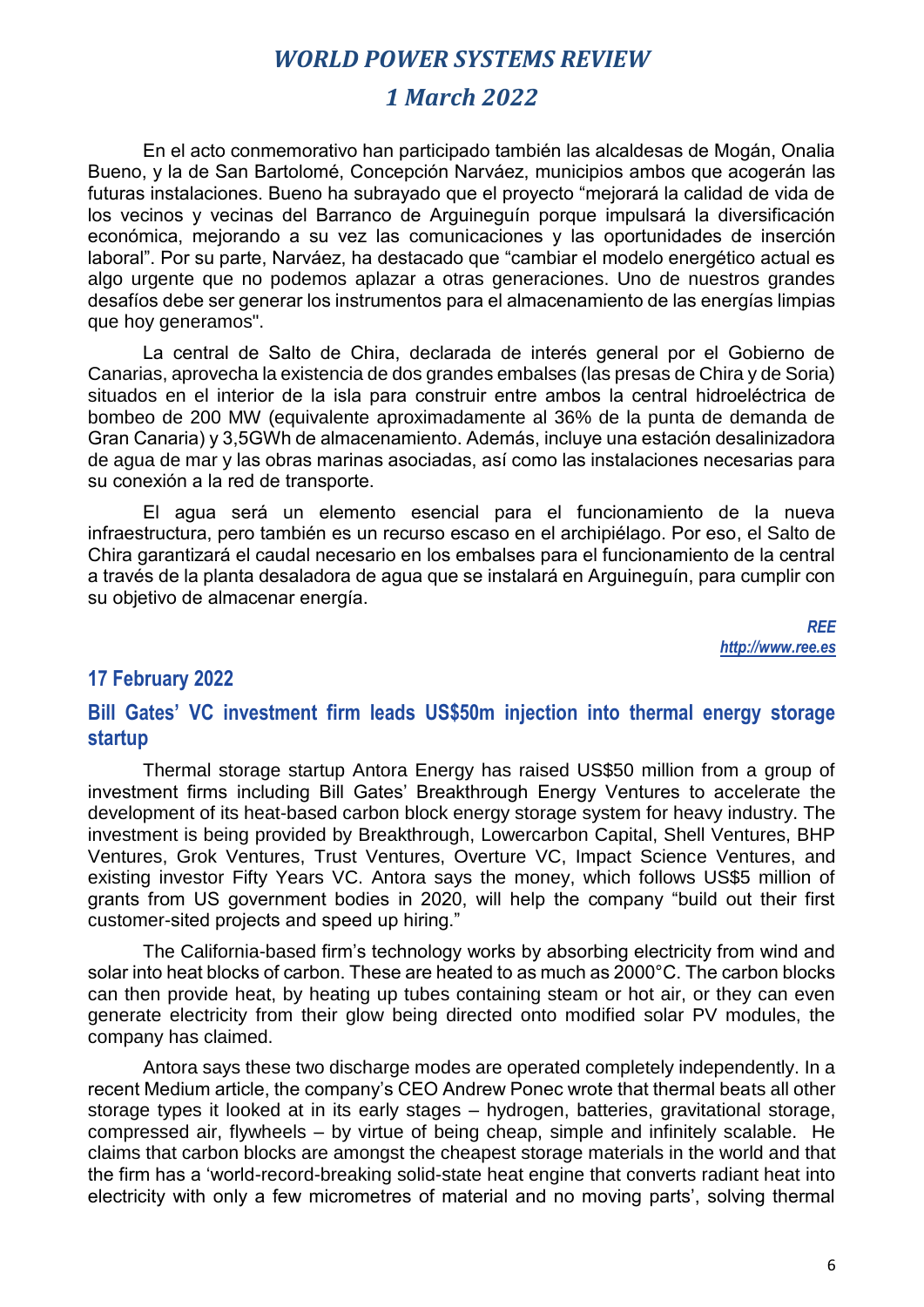## *1 March 2022*

storage's two main problems. He also reckons carbon blocks have the same energy density as lithium-ion batteries.

In an interview in January, Ponec said that Antora has a workhorse prototype system of a few hundred KWh but was 'working hard' on a delivering a 100MWh pilot system to Wellhead Electric, a developer of natural gas, solar and storage plants in California. The company is targeting heavy industry which is the single-largest source of carbon emissions at 30% and has found it difficult to decarbonise due to high heat and power requirements. One example is steel production, which requires temperatures of about 1,500°C.

"Our investors look at this and see a US\$1 trillion/year opportunity. We look at it and see a 10 gigaton/year opportunity," he said.

This fundraising round is the largest seen in the space since EnergyNest secured €110m (US\$130m) in April last year for its similar technology based around concrete, as reported by Energy-storage.news. In fact, the nascent thermal energy storage space comprises a variety of materials upon which solutions have been based. US startup Malta Inc uses a molten salt-based storage solution, Swedish group Azelio's is based around aluminium while Scotland-based Sunamp uses a phase change material (PCM) for its proprietary technology, albeit that one is a lower temperature storage tech aimed primarily at the residential hot water heating market.

> *Energy Storage News https://www.energy-storage.new*

### **18 February 2022**

### **Montalto di Castro thermal plant to be repurposed for solar tracker production**

Comal's Tracker Sun Hunter factory will be located in an area of over 30,000m2 that is no longer used for the Montalto di Castro plant's energy activities, with an intended output of trackers to support a photovoltaic energy production of up to 1GW per year. The aim is to produce fully local trackers to replace the currently imported products, and thereby contribute to the growth of the national renewable energy supply chain.

At maximum output, the plant, for which preparatory works are set to get underway in the early months of the year, will employ up to 70 workers at maximum output, including the possibility of re-employment of personnel linked to the decommissioning of thermoelectric plants in the region. The Montalto di Castro plant is at the centre of a major redevelopment, which will see the creation of a new energy hub comprised of initiatives in the energy sector, developed by Enel, and new business solutions developed by third parties.

The initiative is part of the Enel Group's broader commitment to the redevelopment of disused power plant sites, based on a strategy prioritising the leveraging of existing structures and the integration of new renewable generation and storage systems, combined with new business projects in different areas.

The demolition of decommissioned oil-fired units is underway at the Montalto di Castro site. In parallel, Enel has started the authorisation process to construct a 10MW solar PV plant and instal around 245MW of energy storage on the site.

In line with Italy's National Integrated Energy and Climate Plan and to support the country's exit from coal, renovated turbogas plants which have been made more efficient will remain in operation at the facility. Comal, like Montalto di Castro, is headquartered in the Lazio region, with its PV plant in the Montalto di Castro industrial zone.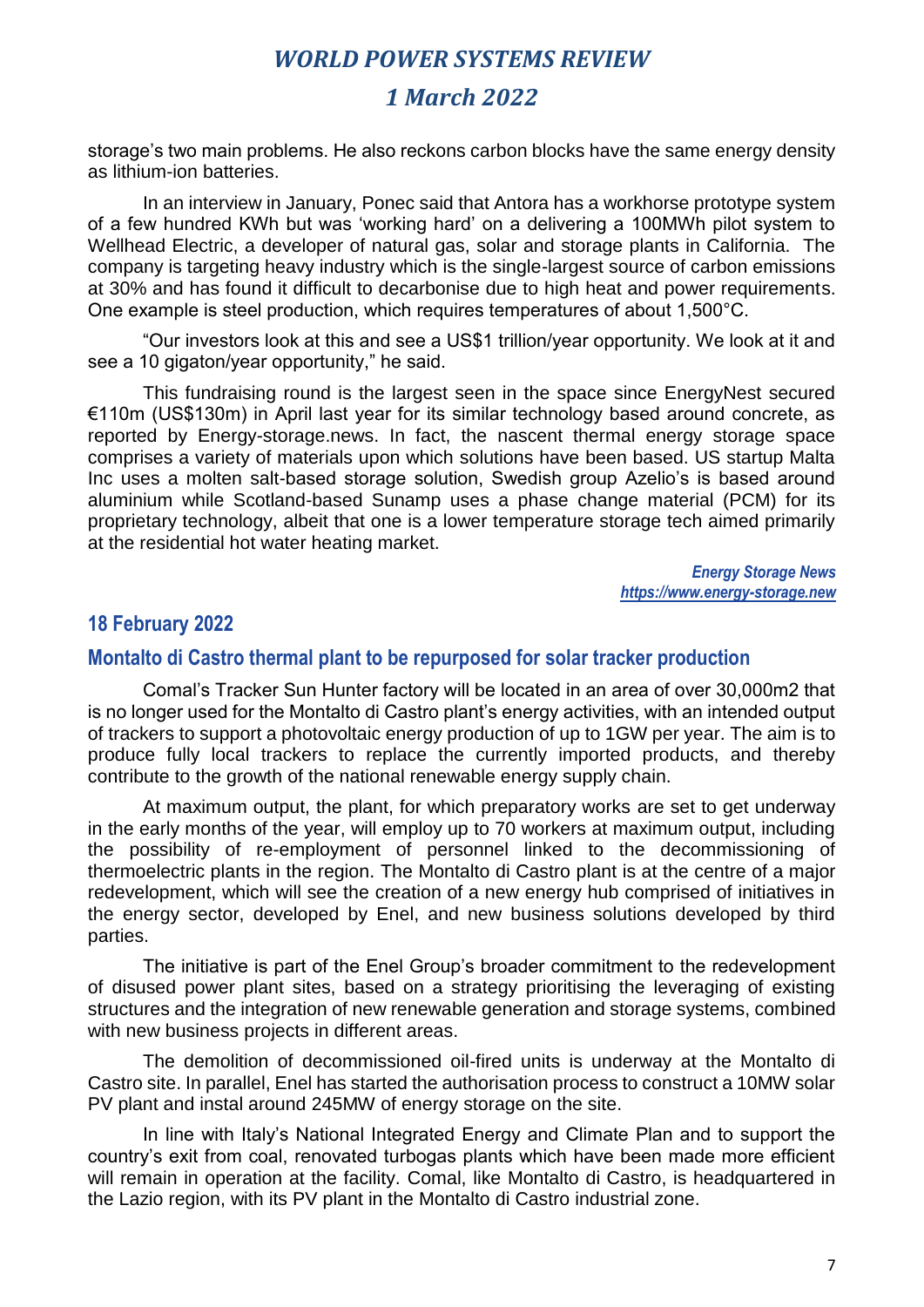## *1 March 2022*

Solar trackers allow photovoltaic panels to orient themselves and follow the sun throughout the day. Comal's Sun Hunter tracker is a horizontal single-axis system that can be adapted to different PV configurations.

> *Smart Energy International http://www.smart-energy.com*

### **18 February 2022**

**California project launched to cover a network of canals with solar panels, in a first of its kind project designed to preserve water and generate electricity at the same time**

A California-based water and power utility plans to cover water canals in solar panels, in a first-of-its-kind project to preserve water and generate electricity. Turlock Irrigation District (TID), from Turlock was given a \$20 million grant by the state of California for a limited proof-of-concept trial, known as Project Nexus.

The solar panels will be placed over two segments of the 4,000 miles of delivery canals, that take water from the Sierra Nevada mountains and northern parts of California to reservoirs, lakes, hydropower plants and farms elsewhere in the state. As these canals are open access, they allow some of the water to evaporate, which is presenting a problem for a state already struggling with limited water supplies. Project Nexus will cover segments in Stanislaus County near Modesto, producing enough power for 100,000 homes, with work due to start this fall and finish in 2024.

If it were to be rolled out to all 4,000 miles of canals, it could save up to 63 billion gallons of water per year, enough to meet the needs of two million people, and generate an estimated 13 gigawatts of power - a sixth of California's usage.



California is locked in a drought, with the first two months of 2022 set to be the direst January and February since records began. 'There's no precipitation forecast through the remainder of February. And there's very little precipitation in the long-range forecast for March,' said Erik Ekdahl, a deputy director with the State Water Resources Control Board. 'All this is pointing to, again, some pretty dire conditions statewide for drought.' Rainfall totals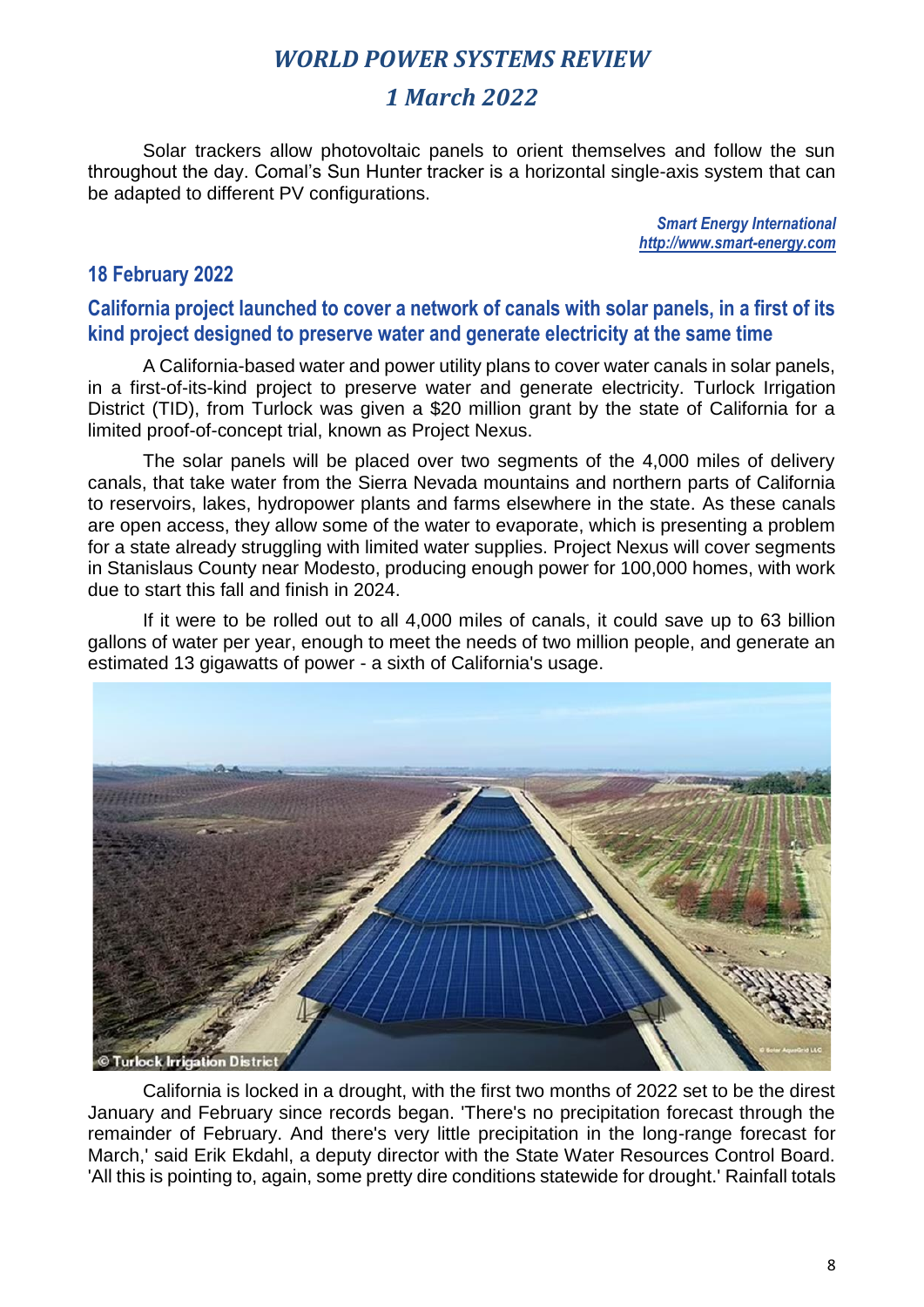## *1 March 2022*

have hit a plateau at half the yearly average for the state, despite record-breaking storms in October and December.

So, to battle the chronic water shortage, universities, firms and institutions are turning to every possible source of water, and method to preserve water.

The team behind Project Nexus say it should improve water quality, reduce vegetative growth in the canals and reduce water evaporation in canals. They say this provides a double whammy solution, providing a space for solar panels that could cover thousands of miles, while protecting the water underneath. The water also acts to keep the solar panels cool, which will preserve them, and make them more efficient at gathering sunlight and turning it into electricity.

It is inspired by the practice of agrivoltaics, where solar panels are raised over farmland, allowing the agricultural activity to continue underneath, panels gather electricity, and shade from the panels protecting from the strong sunlight. Constructing solar panels over irrigation canals is a first in the nation project, and while it won't solve the water shortage problems completely, it is an example of the level of solution required to deal with increasingly scarce water in California. The researcher also found there would be a financial benefit to shading the canals, that would outweigh the cost of installing them, and running a cable support structure.

A recent study found the drought devastating the southwestern US and parts of Mexico over the last two decades is the worst in at least 1,200 years. Researchers with Nature Climate Change analyzed tree ring patterns, which delineate soil moisture levels over periods of time, to conclude that the current megadrought is worse than one that hit the region in the late 1500s and is the most severe since one in 800 AD. The study, which analyzed a region stretching from southern Montana to northern Mexico and from the Pacific Ocean to the Rocky Mountains, found that human-caused global heating accounts for more than 40% of the severity of the dry spell.

"The turn-of-the-21st-century drought would not be on a megadrought trajectory without anthropogenic climate change," reads the study, led by Park Williams, an associate professor at the University of California in Los Angeles.

> *Daily Mail http://www.dailymail.co.uk*

### **18 February 2022**

### **Plant Vogtle hits new delays; costs surge near \$30B**

Southern Co. yesterday announced another delay for its long-troubled nuclear construction project in Georgia, edging its costs closer to the \$30 billion mark. The setback could now push the startup date for Plant Vogtle's first reactor until early 2023 and move the date for the second one to later that year. The costs for Plant Vogtle's two reactors have now risen to the point that Southern should absorb every dollar instead of sharing that burden with the other developers — and passing it on to customers.

Plant Vogtle's latest move highlights the nuclear industry's chief troubles with building large, baseload reactors: safety and cost. To be clear, Southern executives have blamed this new hiccup on paperwork, saying that workers were gathering it to send to federal safety regulators and noticed critical inspection records were missing or incomplete. The pile of missing or incomplete documents added up to a delay of three to six months, Southern said. That additional time is costing \$920 million.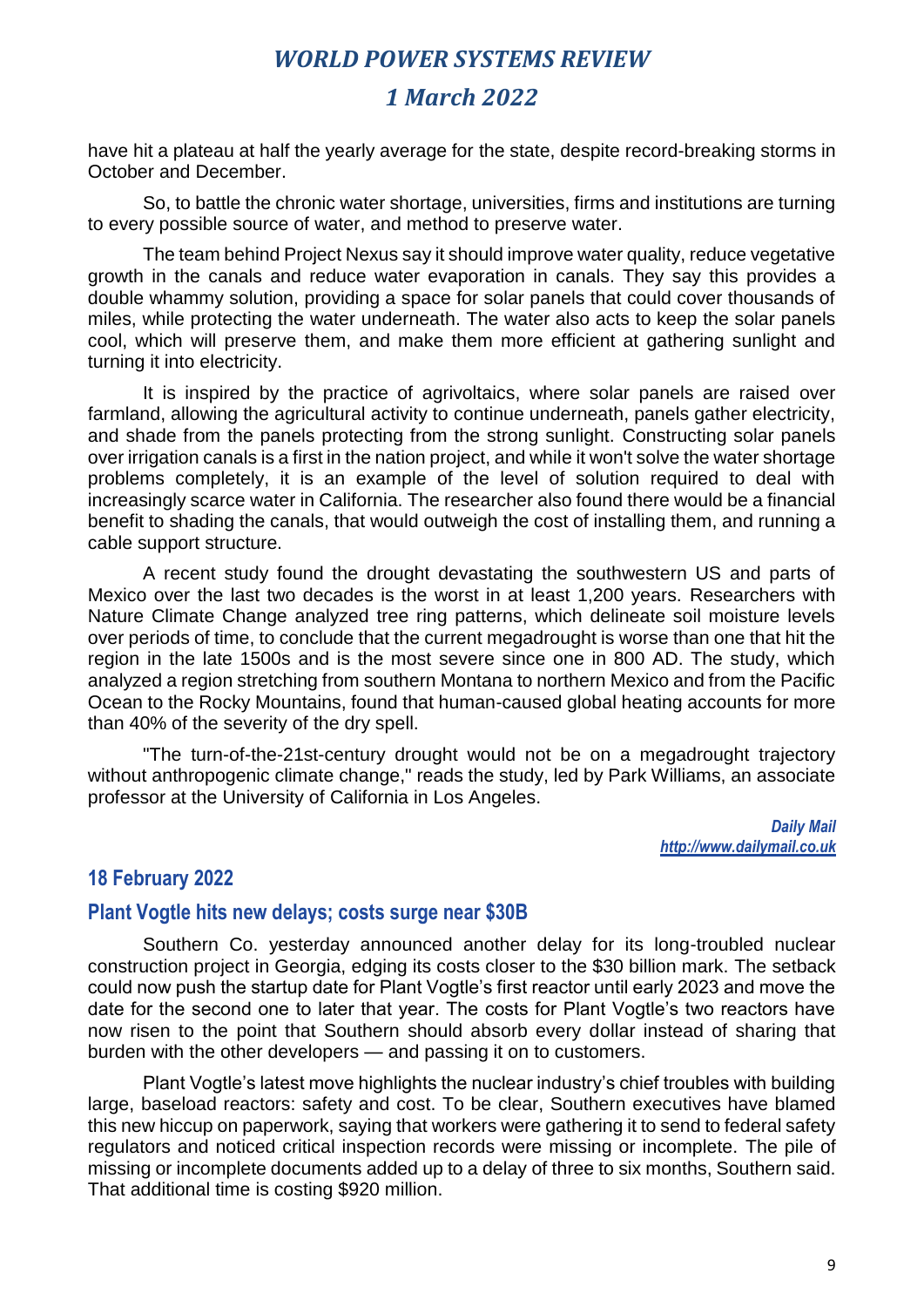## *1 March 2022*

"We're a little frustrated with the latest developments," Southern Co. CEO Tom Fanning said yesterday in an interview. "[The first unit] is on the doorstep of loading fuel and going into service." Fanning talked of "great momentum" at the construction site since November. He said the company was looking forward to receiving the Nuclear Regulatory Commission's permission to load fuel rods into the reactor, the last major step before it can start producing electricity. But workers realized "tens of thousands" of critical documents were missing, leading to a three-month backlog, Fanning said. Officials have cut that time down by 30 percent, he added. "We're fixing that part of the 'paper' process," he told E&E News.

Vogtle started for one reason and is being finished for another. The reactors were supposed to be the answer for baseload electricity as coal was falling out of favor, natural gas prices were high and renewables were in their nascent stages. Now, the gigantic reactors could offer 2,200 megawatts of emission-free baseload electricity as Southern and the nation shift away from fossil fuels.

"When we build this thing, get it in service … we're going to be proud of it for decades to come," Fanning said during a conference call with Wall Street analysts during the company's fourth-quarter earnings presentation yesterday. "We look forward to getting the project behind us and getting into 2024."

Major construction on Vogtle began in 2012 with a \$14 billion price tag and expected startup dates of 2016 and 2017. A series of contractor delays, a litany of rework, problems with finishing individual tasks on time and the bankruptcy of reactor designer Westinghouse Electric Co. LLC have doubled the project's costs. Given the project's troubles combined with how close the first unit was to producing electricity, analysts on yesterday's call expressed frustration.

"I know you knew all along that the paperwork and the [paperwork] trail of that was super-important," said Steve Fleishman, an analyst with Wolfe Research LLC. "Can you give us a little flavor to what has gone on here; obviously it was something you were very focused on from the beginning." Fanning agreed, again saying he and others were frustrated.

Vogtle is the lone nuclear construction project in the U.S. and involves the first set of reactors to be built from scratch in decades. While the reactor design was supposed to be a template for dozens of others, it isn't — and Southern is having to wade through a whole new construction and regulatory process on its own.

Developers learned of Vogtle's new cost and schedule on Sunday. The schedule increase now requires the electric companies to officially vote whether the project should keep going, based on a 2018 agreement. Southern subsidiary Georgia Power Co. has already agreed to move forward, Fanning said yesterday. The other owners — Oglethorpe Power Corp., the Municipal Electric Authority of Georgia and Dalton Utilities — are going through their separate governance processes. They must decide by March 8.

"Oglethorpe Power and its members are deeply invested in the success of the nuclear units that will provide 60-80 years of emission-free energy, and we do not expect the project to be stopped," the electric utility said in a statement. "However, before we cast our vote, we will take the time to fully digest and analyze a budget increase of this significance. Anything less would be a disservice to our member-consumers."

There is a separate dispute over money, however. At issue is that 2018 ownership agreement, which states that Southern and Georgia Power will take on more risk should Vogtle's construction costs rise above certain thresholds. Now, Southern and the owners do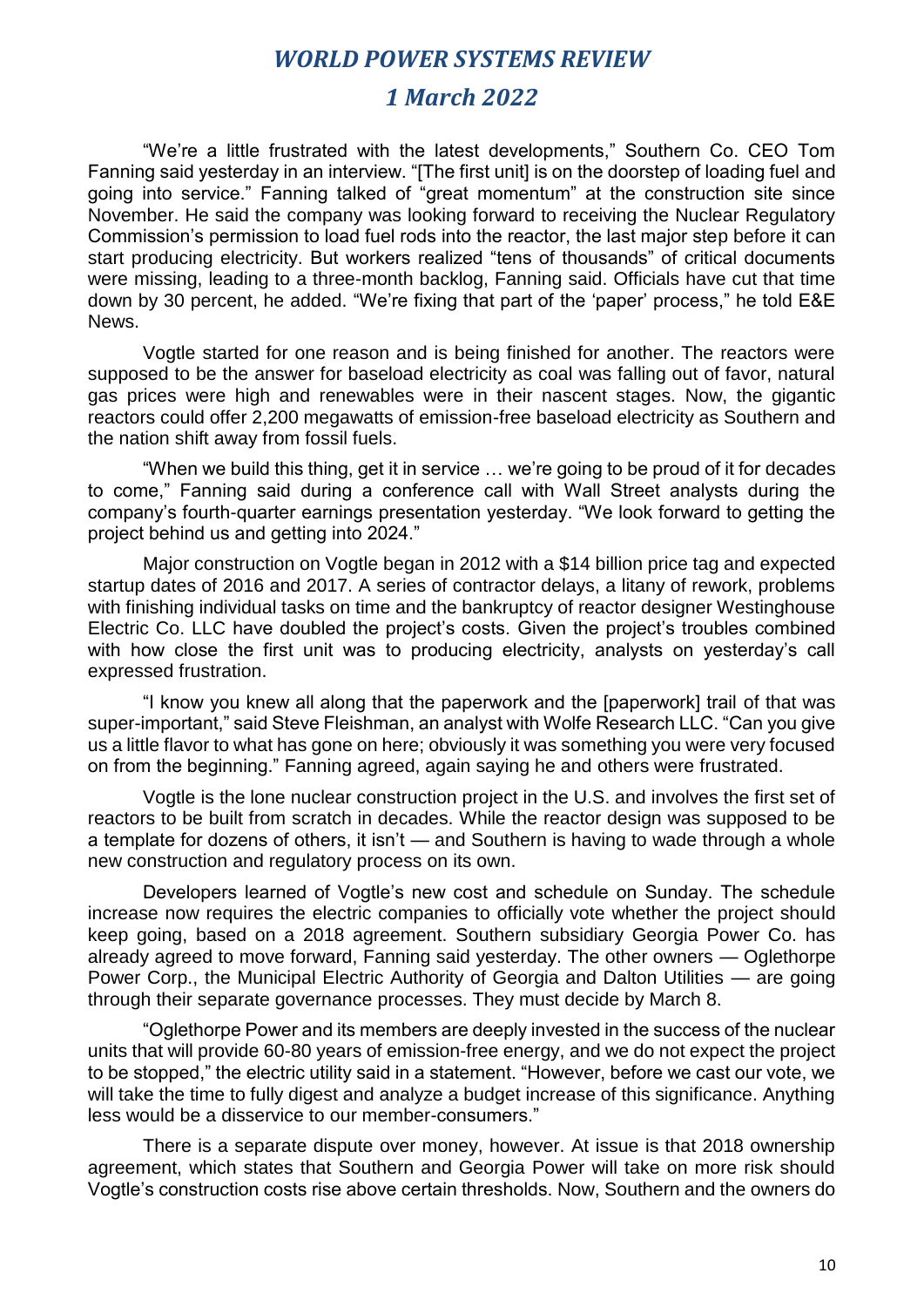## *1 March 2022*

not agree on two things: whether they've reached that monetary benchmark that would let the other developers tender a portion of their ownership share in megawatts in exchange for not paying anymore for Vogtle, and how much Covid-19-related costs played a role. Southern executives said nothing other than an agreement hadn't been reached. "We still have a difference of opinion," said Dan Tucker, Southern's chief financial officer.

Southern's Georgia Power unit wrote off \$920 million for costs associated with Vogtle. This includes \$480 million of the electric company's share of increased costs as well as \$440 million of incremental costs that the utility is expecting to pay. But it may wind up paying another \$460 million, depending on the outcome of what Oglethorpe and the other utilities decide to do. While Georgia Power customers have been bearing the brunt of Vogtle's costs, Southern said in a regulatory filing that won't be the case with these costs.

"The incremental costs associated with these provisions will not be recovered from retail customers," said the document, filed with the U.S. Securities and Exchange Commission. This is the second public cost dispute between Southern and the public power utilities. The first was when the costs jumped \$2.1 billion, leaving Vogtle's future hanging in the balance while the utilities hashed out a new cost-sharing agreement.

Analysts also asked Southern executives how much next-generation reactors will come into play. Fanning said that he prefers molten salt chloride fast reactors. Southern is building a small experimental nuclear reactor in Idaho using technology from TerraPower, a company backed by Microsoft Corp. co-founder Bill Gates. The company is likely eyeing the 2035-2040 time frame to add such reactors to its power grid, should they be developed and built to scale before then. They are cost-competitive with natural gas combined with carboncapture technologies, Fanning said.

> *E&E News http://www.eenews.net*

### **21 February 2022**

### **Reindeer herders push to reclaim land from Norway wind farms**

Norway's blustery Fosen peninsula is a long way from anywhere, its mountains sustaining the Indigenous Sami and their reindeer for centuries. These same peaks are vital to the kingdom's wind energy plans, and native herder Lena Haugen says her people pay the price. Snaking through the snowy terrain are dozens of sky-high wind turbines, built on Sami land by state-controlled Fosen Vind. When the machines came, the reindeer left, spooked by the cacophony of construction and the whoosh of spinning blades.

For the Sami, that migration threatened a core part of their culture and subsistence economy. So, they pushed back, and last year the nation's highest court sided with them, ruling that 151 turbines in traditional grazing patches violate the Samis' human rights under international law. Haugen and her people want the machines torn down, but they still whir. The new government — which has promised to make Norway a leader in respecting Indigenous rights and to foster green industries for achieving carbon neutrality by 2050 says it's researching solutions.

"We did win in the Supreme Court, but as long as nothing is done as the verdict says, we will never be heard," Haugen, 27, said. "There is no victory. It is quite clear that Norway does not value the Indigenous population very highly."

The case is a bellwether for wind power in this oil-dependent nation, which needs to supplement vast hydropower resources if it wants to reduce emissions and prep for the electrification of everything.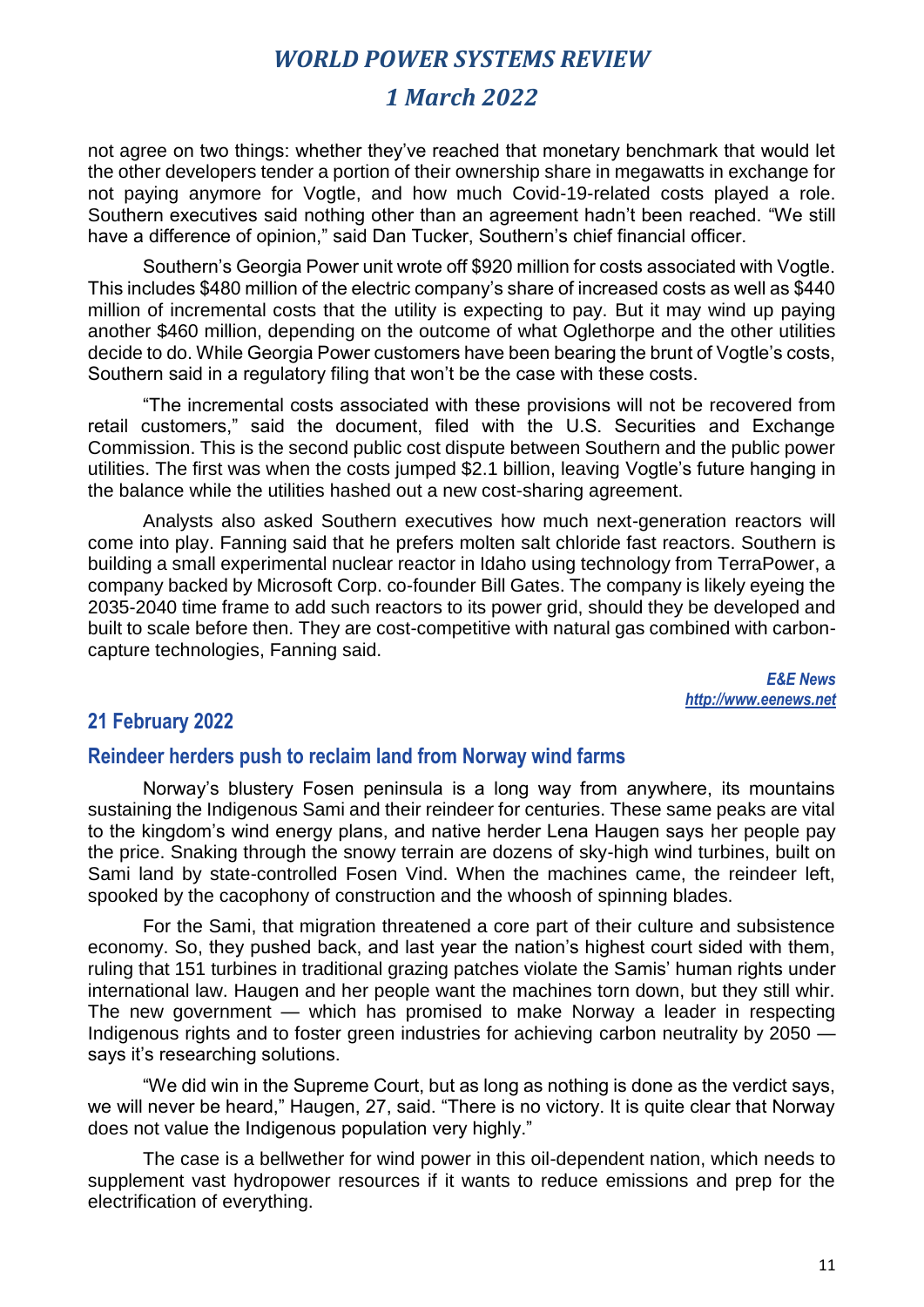## *1 March 2022*

Norway is an electricity exporter, but that surplus could evaporate by 2026, opening a lane for wind installations. The gusty North Sea is right there, and the coastline is the world's second-longest after Canada's. Yet the onshore industry is faltering, and this ruling won't help. Authorities haven't issued permits since April 2019, partly because of public concerns about the blight on pristine lands, and the government is considering taxing onshore production to essentially fund bonuses for communities hosting turbines.

Reverberations may be felt beyond the borders, as well, since the outcome could inspire limits on exploiting Indigenous lands in the name of combating climate change, a practice derided by activists as green colonialism. Fosen Vind, controlled by state-owned Statkraft AS, built six wind farms in the region with a combined capacity of 1,057 megawatts, making it one of Europe's biggest onshore projects. The two biggest, in Roan and Storheia, use land where the Samis have grazing rights.

During the process to determine how much compensation Fosen Vind would pay, the herders argued that their Indigenous rights were being violated, and they would only accept disassembly and repatriation.

After the case ping-ponged through lower courts, Norway's Supreme Court ruled in October that the two farms breached the UN Covenant on Civil and Political Rights, specifically Article 27 stating that minorities shouldn't be denied the right "to enjoy their own culture." Disrupting the reindeer husbandry "without satisfactory mitigation measures" does just that, so the turbines' permits are invalid, the court said. But that's different than declaring them illegal, so the government doesn't have to order the machines dismantled.

Statkraft, Europe's biggest producer of renewable energy, is applying for new licenses, a process likely to take years. Fosen Vind is proposing various studies of the reindeer husbandry, but the herders aren't on board, Chief Executive Officer Tom Kristian Larsen said in an interview. TronderEnergi AS, which now controls the Roan farm, said that the government approved continued operations after the supreme court ruling while mitigation measures are being worked on.

> *Bloomberg http://www.bloomberg.com*

### **21 February 2022**

### **Ethiopia's mega-dam starts generating electricity**

Ethiopia started generating electricity for the first time from its Grand Ethiopian Renaissance Dam (GERD) on Sunday 20 February 2022. The controversial GERD project is Africa's largest hydroelectric project with an output of 5000MW and was inaugurated by Ethiopia's Prime Minister Abiy Ahmed. According to Aljazeera, Abiy and a group of highranking officials toured the power generation station before initiating production.

In a statement at the inauguration, the prime minister emphasised the importance of the dam to his country's economic growth and stressed that his country did not wish to harm the interests of neighbours.

Abiy said: "Ethiopia's main interest is to bring light to 60% of the population who is suffering in darkness, to save the labour of our mothers who are carrying wood on their backs in order to get energy. As you can see, this water will generate energy while flowing as it previously flowed to Sudan and Egypt, unlike the rumours that say the Ethiopian people and government are damming the water to starve Egypt and Sudan."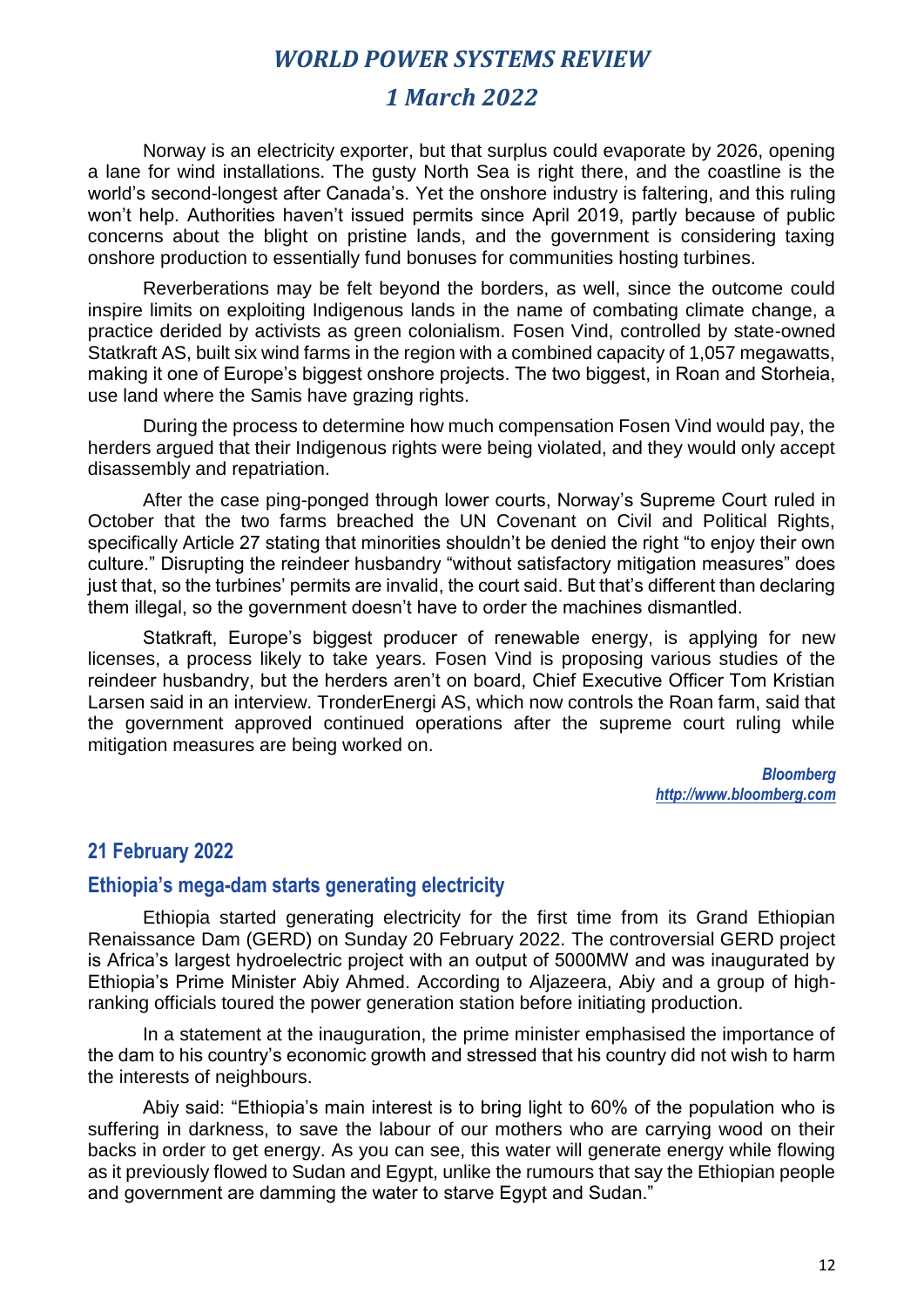## *1 March 2022*

Positioned on the Nile River, neighbouring countries, Sudan and Egypt are concerned the hydro project will cause severe water shortages downstream as Ethiopia diverts Nile water to fill a vast reservoir behind the dam. Ethiopian plant operators are reluctant to commit to an exact amount of water required to ensure the dam's proper functioning, a fact that has made both Sudan and Egypt concerned about their own water and irrigation interests. Thus far negotiations have failed to yield an agreement that satisfies all parties. Despite this, no further discussions were conducted at the 35th African Union Summit, held 5-6 February at AU headquarters in Addis Ababa. The event focused primarily on security issues and the recent military coups in Africa.

> *Power Engineering International http://www.powerengineeringint.com*

### **22 February 2022**

#### **Microgrids Are Becoming Essential for the Military**

The military will be relying on microgrids. That's an order from the top. Just look at the Marine Corps. Air Station near San Diego: Raytheon and the National Renewable Energy Laboratory developed its microgrid — one in which solar panels and landfill gas generate the electricity that is harnessed by a battery storage system. The goal is resiliency — to bounce back as soon as possible from a power loss. If there is an outage, the base also needs to keep the lights on for at least 14 days.

The microgrid is leveraging distributed energy resources, including 1.3 megawatts of solar photovoltaics, 3.2 MW of converted landfill methane gas, and 6.45 MW of diesel and natural gas generation. Its microgrid control system and operations center can disconnect from the electricity network and rely entirely on the distributed energy resources.

"If the utility power goes off, the military base does not want all the computers to have a glitch," says Chuck Wells chief technology officer and founder of PXiSE Energy Solutions in San Diego, in an interview with Environmental Leader. "They want to run their microgrid and not use a backup diesel generator. We can seamlessly generate power in island mode — off the grid — and do so without the lights blinking on and off."

Outages can cost billions in lost economic opportunity. But in the military world, those blackouts can cost lives — if the setup is on the battlefield. There, platforms with solar panels are combined with battery storage. The two provide the fuel needed to run operations.

Microgrids are working in unison with onsite generation and battery storage. They provide replacement power in the event the lights go out. But they can also prevent the use of diesel-fired generators whose fumes can tip off the enemy during combat. As for the Marine Corps. Air Station, it sought to be economical, reliable, and technically feasible, says Wells. That is, the military base wanted to know if relying on renewable power would be cost-effective and whether it could deliver critical loads for weeks at a time during an outage.

The microgrid controls the load at the meter, he says. That means the military base can calculate its energy needs and the amount of available electricity before deciding which sections of the facility should get prioritized. A microgrid controller deals with the intermittency issue caused by renewables. During a recent heatwave that swept through southern California, the microgrid performed as advertised. Not only was it able to power on, but it also had extra electricity that it shared with the neighboring community.

Consider the US Army Garrison Bavaria in Germany, which is home to about 40,000 soldiers and civilians and is the largest military installation outside the United States: the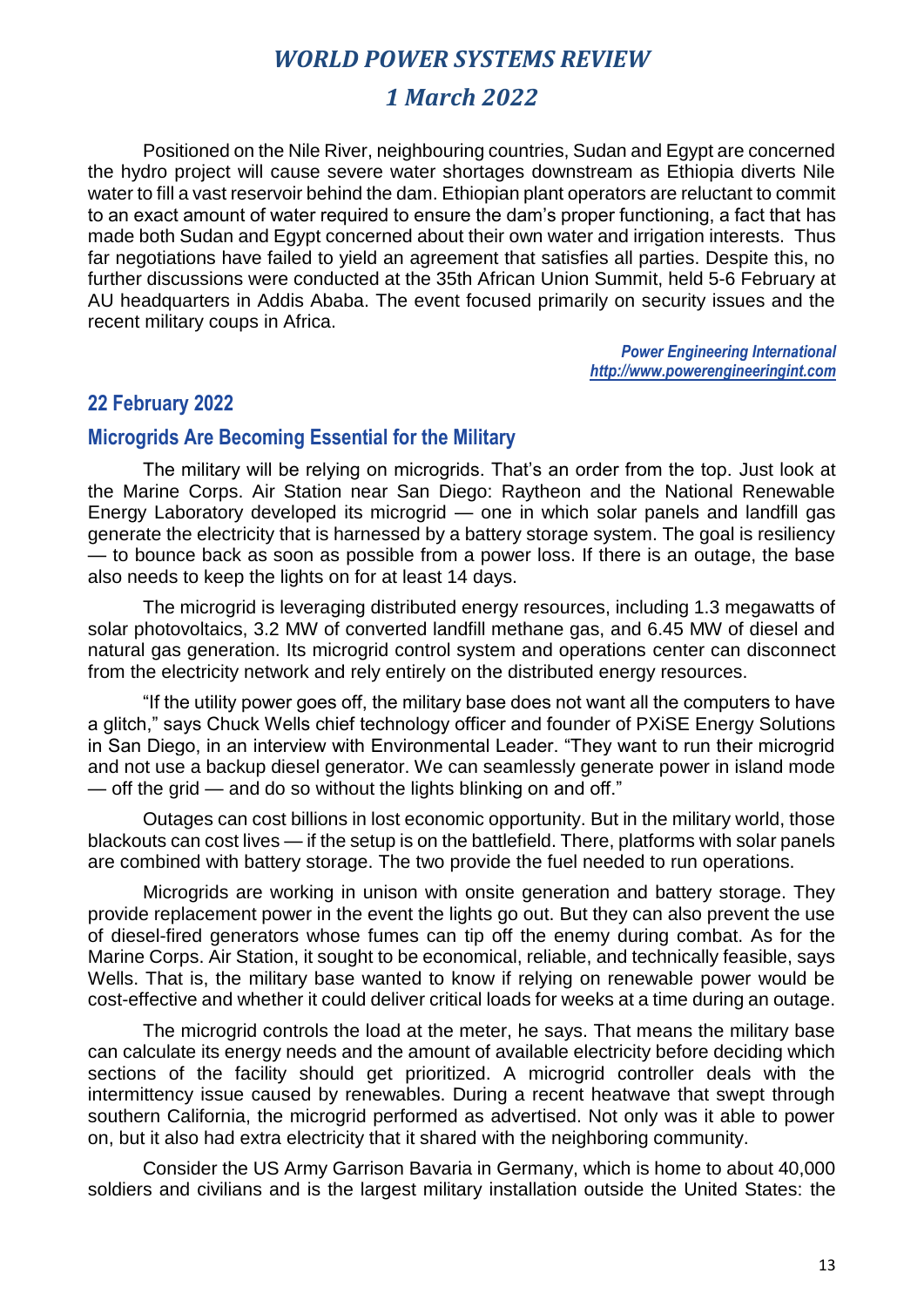## *1 March 2022*

goal is to improve energy security and resilience. The base also wants to reduce its dependency on the local utility and foreign energy resources while also using more green energy. The US Army Base Longare in Italy has similar objectives. It wants to increase its use of renewable generation and battery storage — in a cost-effective way. Moreover, those distributed assets will hook up with a microgrid that is expected to operate in "island mode" for a sustained period.



"A properly configured microgrid offers absolutely critical resiliency to military installations," says Adib Nasle, chief executive of San Diego-based Xendee, in a release. "Additionally, self-sufficiency in the field offers energy security to operational bases as well as the ability to maintain mission readiness even when the local power is knocked out in the entire region." The US military has said it would introduce microgrids to its more than 130 bases globally by 2035. Already, the armed forces have microgrids at bases in Alabama, North Carolina, and Massachusetts.

Both the navy and army have said that their campuses should operate off-grid for two weeks by 2025. The army and its partners are therefore investing in onsite renewable generation, large-scale battery storage, and microgrids, says the United States Army Climate Strategy report. Specifically, the analysis says that the army will pursue enough renewable energy generation and battery storage capacity "to self-sustain its critical missions on all its installations by 2040." To that end, the army says that it buys \$740 million of electricity each year from the grid. While it says that it has decreased its greenhouse gas emissions by 20% since 2008, the army also says that it can do more to green the grid.

Microgrids may be a perfect fit for the military — an organization that relies on a continuous flow of power at its training facilities and in the field. It's about being prepared for battle and staying alive. If those mini-grids are good enough for the military, they may also be essential for commercial and industrial users — an order that they may also follow.

> *Environment+Energy Leader http://www.environmentalleader.com*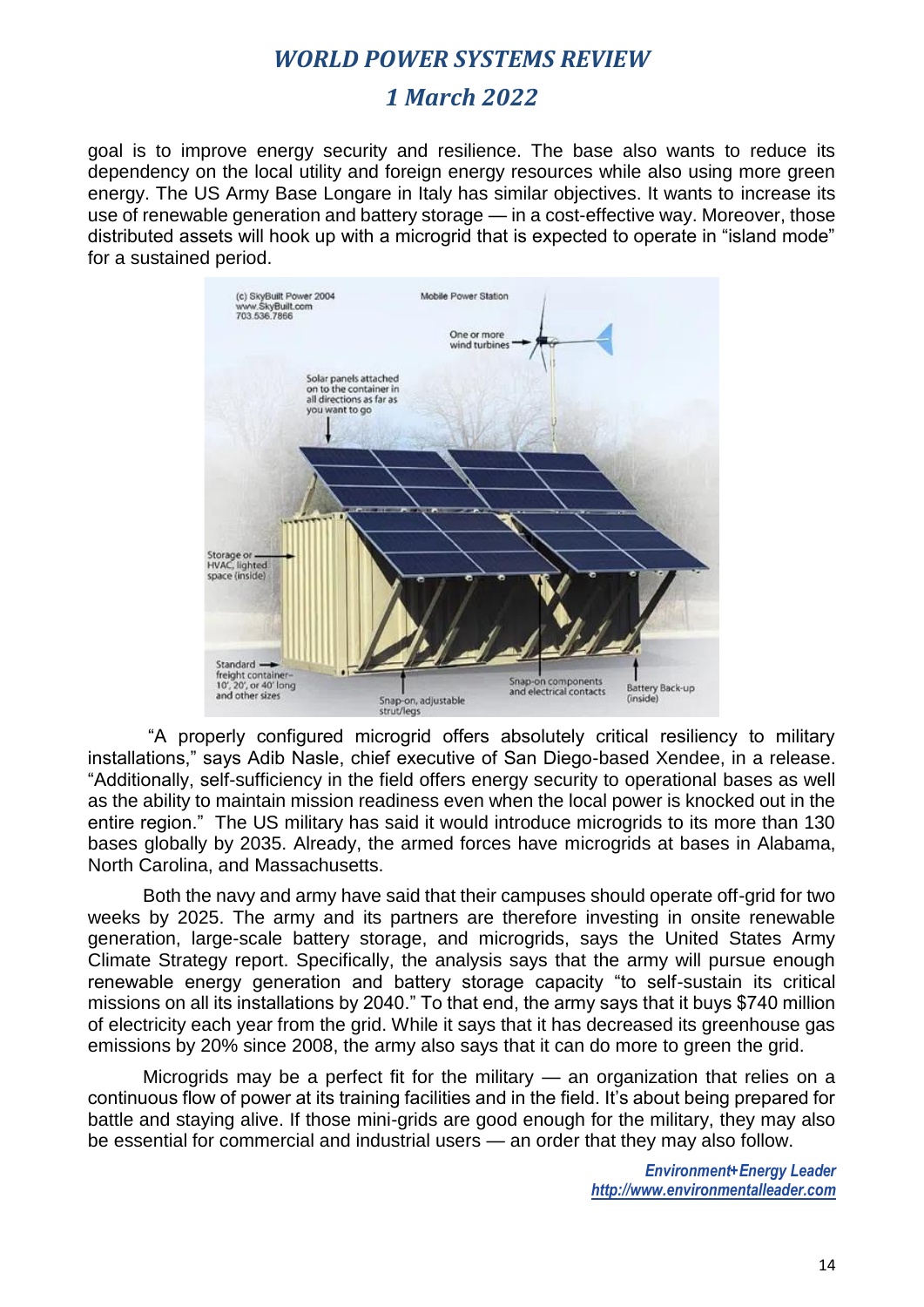## *WORLD POWER SYSTEMS REVIEW 1 March 2022*

## **23 February 2022**

### **Nuclear exit: Federal energy regulator raises concerns for energy security**

A prematurely-published report from Belgium's Commission for Electricity and Gas Regulation (CREG) that appeared only briefly on the federal energy regulator's website on Friday calls into question whether the country's energy supply can withstand the closure of its nuclear power plants.

According to the non-final version of the CREG report, the planned gas power stations will be insufficient, raising doubts about the already-divisive nuclear phase-out, VRT reports. The report also called into question calculations made by Elia Group, which manages the high voltage distribution of electricity in the country. CREG and Elia are crucial players in the plan to phase out Belgium's nuclear power, but CREG's leaked report claims that Elia's calculations are incomplete and as a result have errors.

CREG did deduce from figures presented that there will be a need for one or two additional gas-fired power plants in 2026, on top of the two currently planned, in order to meet energy demand without the nuclear reactors.

"The parameters in the Grid Operator Report lead to an additional need for at least one, possibly two, large CCGT units, on top of the 2 CCGT units (Vilvoorde and Awirs) that were already contracted in the 2021 auction," the report says.

The report isn't the first to call into question the wisdom of abandoning nuclear power. Researchers associated with the University of Antwerp published their own report warning that doing so could put energy supplies under pressure and further increase the price of electricity, though their findings were heavily criticised by others in the energy sector.

The report from CREG contained the word "error" 21 times, and pointed out major discrepancies with Elia's figures. In one sentence, CREG stated that they believe "the preparation of the Network Operator's Report was at the very least careless."

They also said that the Grid Operator Report, "as published by Elia on 23 December 2021, contains too many errors." The regulator acknowledged the premature publication of the report and said that the finalised version "will be published as soon as Elia has provided additional information." Elia says the process is still ongoing, and the company will not comment at this time.

> *The Brussels Times [http://www.brusselstimes.com](http://www.brusselstimes.com/)*

## **24 February 2022**

### **Largest US offshore wind lease auction attracts \$1.5B in bids and counting**

The Bureau of Ocean Energy Management's (BOEM) largest leasing auction for rights to offshore wind development attracted nearly \$1.54 billion in bids on Wednesday for six areas with an estimated potential for 5,600 to 7,000 MW of development, depending on the efficiency of the turbines.

BOEM said 14 bidders participated in the first day of the auction, from a total of 25 eligible bidders. BOEM did not identify the bidders, but eligible bidders include Avangrid Renewables, PSEG Renewable Generation, Equinor Wind US, and subsidiaries of EDF Renewables, BP and Shell. Provisional winners will be announced following the end of the auction.